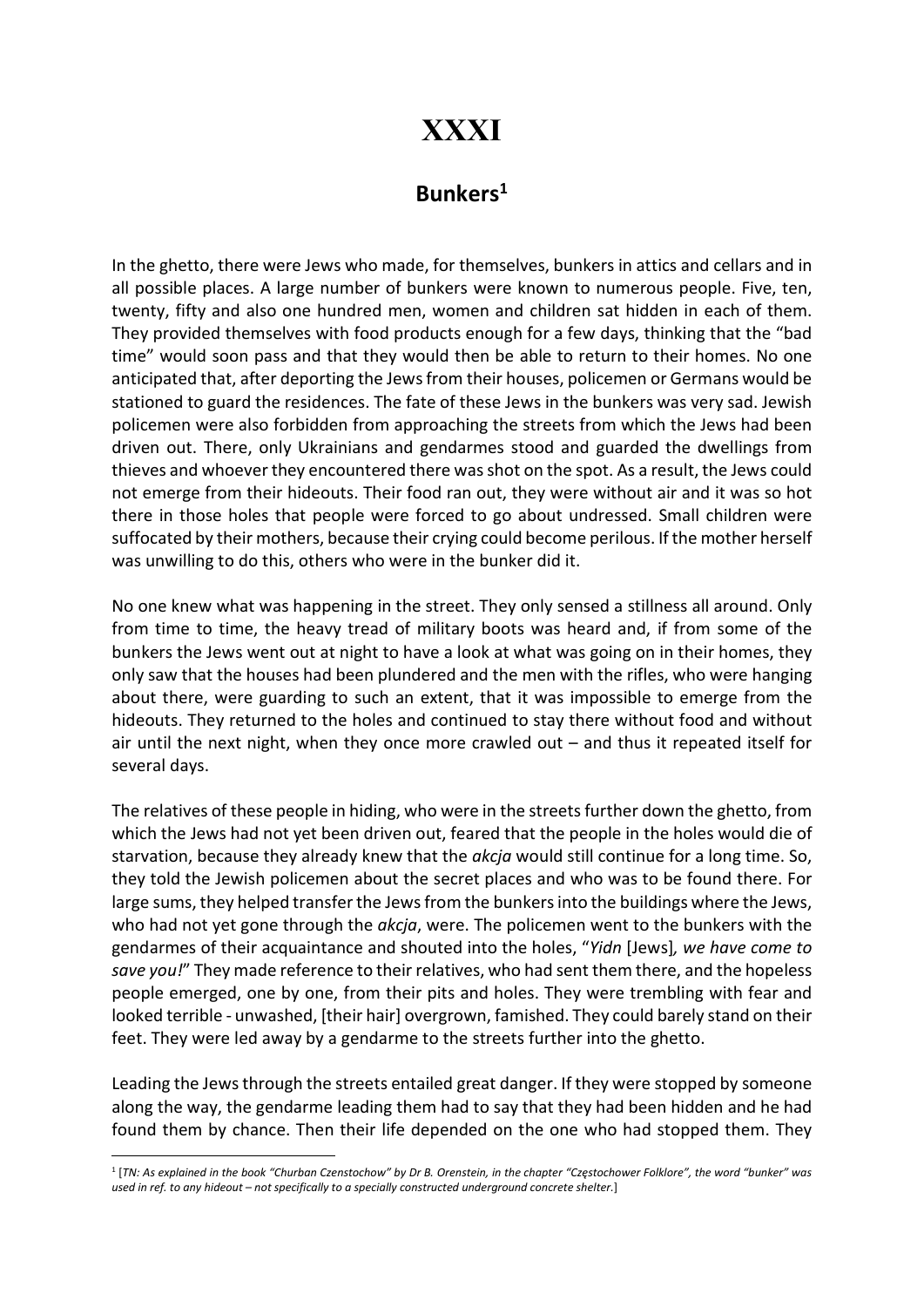could be shot on the spot or be taken away to where there were other Jews to be sent away on the next transport. But, first of all, they were prompted to give up money, gold and other valuables. In such perilous moments, understandably, no one thought of hiding the money, and [they] gave up the last [of their possessions].

The Jews, from the not yet "cleansed" streets, welcomed their guests with whatever they could in those days of hunger. Those [viz. the latter], on their part, envied the Jews in the closed buildings, in that they had not had to suffer so much in the hideouts and holes, from which not everyone emerged alive. Many children were left there and, also, not all the older people came back out of the bunkers.

Very rapidly, however, the newly arrived looked about [and saw] that there was nothing to be envious of anybody. They discovered that everyone was expecting to be herded into the carriages tomorrow or the day after. The newly arrived were advised to sleep well and fortify themselves with whatever there was, [so that] they would be able to walk with everybody and not trail behind, in order not to be shot by the murderers on the way.

Officers of the gendarmerie attacked the Jewish police's station and searched all the Jewish policemen. The money and valuables, which were found on them, were seized and, in addition, they were given a good beating. The Germans, it seems, had found out about the deals which the Jewish policemen had been making lately. An ordinance was issued, to the effect that a Jewish constable was not allowed to walk in the street on his own, but with a Polish policeman or a gendarme. Thus, the "golden deals" they had seized upon came to an end. Three Jewish policemen (Parasol, Rubinsztajn and Rozenberg) received special passes from the Hauptmann to be able to walk in the ghetto streets on their own. They had a particular merit with the Hauptmann.

> \* \* \*

The Hauptmann sent a gendarme to the Craftsmen's House to fetch his tailor, Josef Gryn. A few hours later, the tailor returned alone – but no longer as a tailor, but in a cap of the Jewish police. Gryn had become a policeman and had received a pass giving him the right to come into the ghetto streets.

The craftsmen treated the new policeman reservedly, but they wanted to know what the Hauptmann had said to him regarding the state of affairs in general and the situation of the craftsmen in particular. The tailor, however, did not want to say too much and we found out nothing from him.

A few days after the akcja, Inspector Lindermann appeared in the Craftsmen's House. He went in to [see] the tailor Kac, and all the craftsmen immediately went in there. A familiar German, from the Stadthauptmannschaft [City Administration], who hitherto had had the craftsmen under his command, had finally showed up. Everyone wanted to know if they were still "his" craftsmen, of whom he and all his people had, until then, made good use. He recounted that there had been negotiations between the Stadthauptmann and Hauptmann Degenhardt regarding the Craftsmen's House, and there was a hope that the building would still continue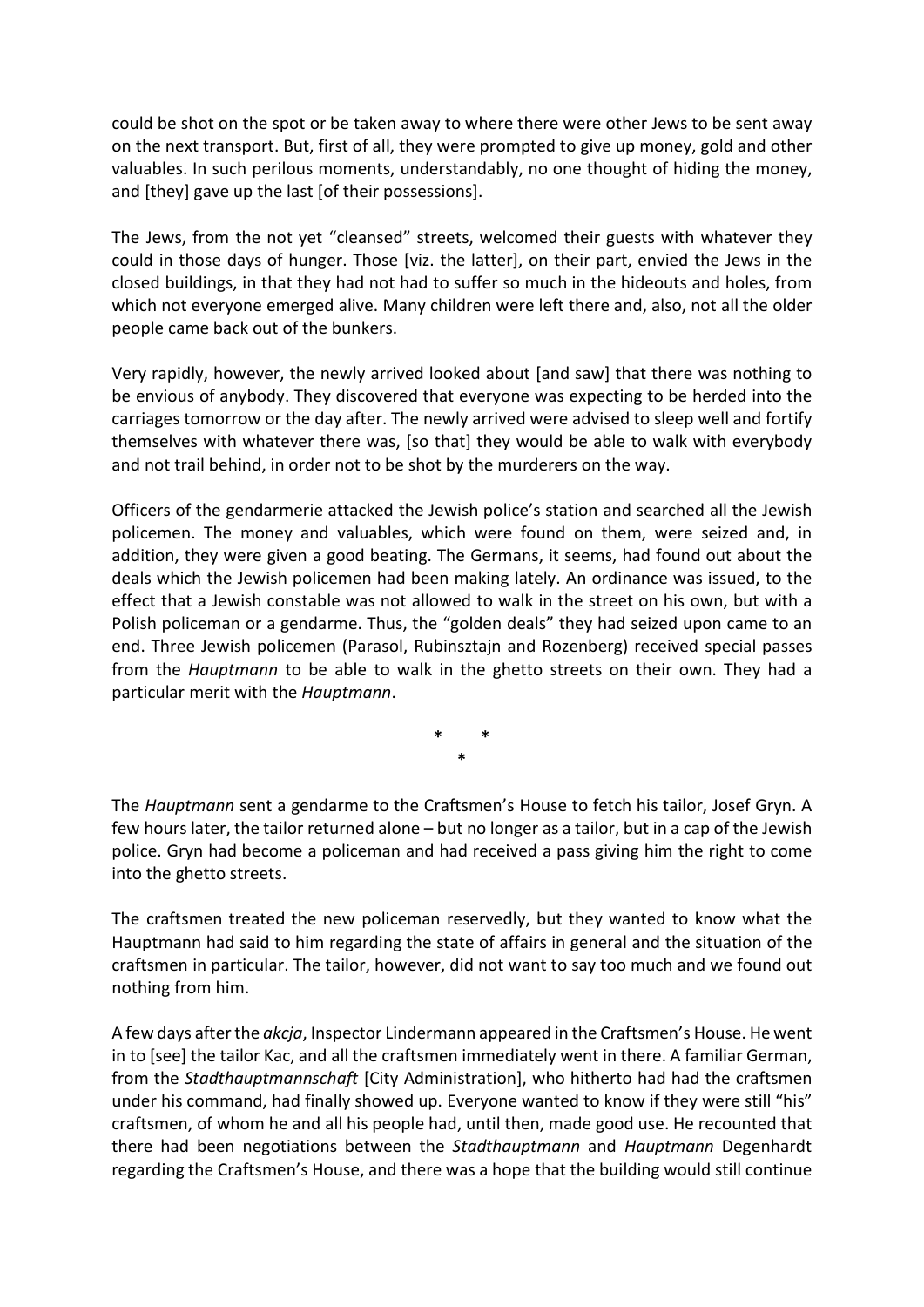under the protection of the Stadthauptmann, in which case nothing would change in the Craftsmen's House. In the coming hours, he would know for sure. And he asked to keep the matter a secret for the time being. Everyone formed a ring around him as if he were a person they knew and he expressed his distress over the expulsion of the Jews.

The craftsmen had strangers living with them, who had made their way into the building over the course of the recent days through the walls and fences. They did not appear in the lists of the Stadthauptmann, which were hanging on the walls in the workshops as confirmed professional workmen. The craftsmen asked the inspector to add these people to the lists. Inspector Lindermann promised that, on the following day, he would come with the stamp of the *Stadthauptmann*, under which he was authorised to sign, and he would gladly arrange the issue in such manner that all the people, who were at the moment in the building, would be legalised. He warned, however, not to let in any more new people – because the more Jews there were in the Craftsmen's House, the harder it would be to settle the matter with Hauptmann Degenhardt.

Following the inspector's visit, the craftsmen cheered up a bit. The hope, that their close ones would be able to be saved, raised their spirits to some extent. One promised another not to bring in anymore outsiders. However, when runaways arrived once again - putting their lives at risk, climbing in the night over walls and fences in order to make their way into the Craftsmen's House - no one could bring himself to not let in these hapless people.

On the following morning, Inspector Lindermann arrived with an official from the Stadthauptmannschaft and began to make a list of all the people who were in the Craftsmen's House, in each craftsman's home separately. Lindermann taught the craftsmen how to justify the newly-arrived people to the new official - that they were all needed for the work. A list was composed, which included 187 souls.

The two Germans declared that the Craftsmen's House would continue being under the management of the Stadthauptmann and the craftsmen would continue to be employed there.

The list was closed. Every craftsman received a note, in which his family and his workers/journeymen were enumerated. Each note was signed by Inspector Lindermann, under the seal of the *Stadthauptmannschaft*. This important paper was hung in the finest spot in each workshop, and the craftsmen believed that the Ausrottung Kommando [Extermination Squad] would have no power over them.

> \* \* \*

On Sunday, 27th September 1942 in the afternoon, Hauptmann Degenhardt appeared in the ghetto.

Jewish policemen carried baskets with half-kilo loaves of bread. The Jews were led out of each building separately and each one, old or young, received half a kilo of bread. The *Hauptmann* stood by while the bread was distributed and pierced each one with his gaze. He asked some